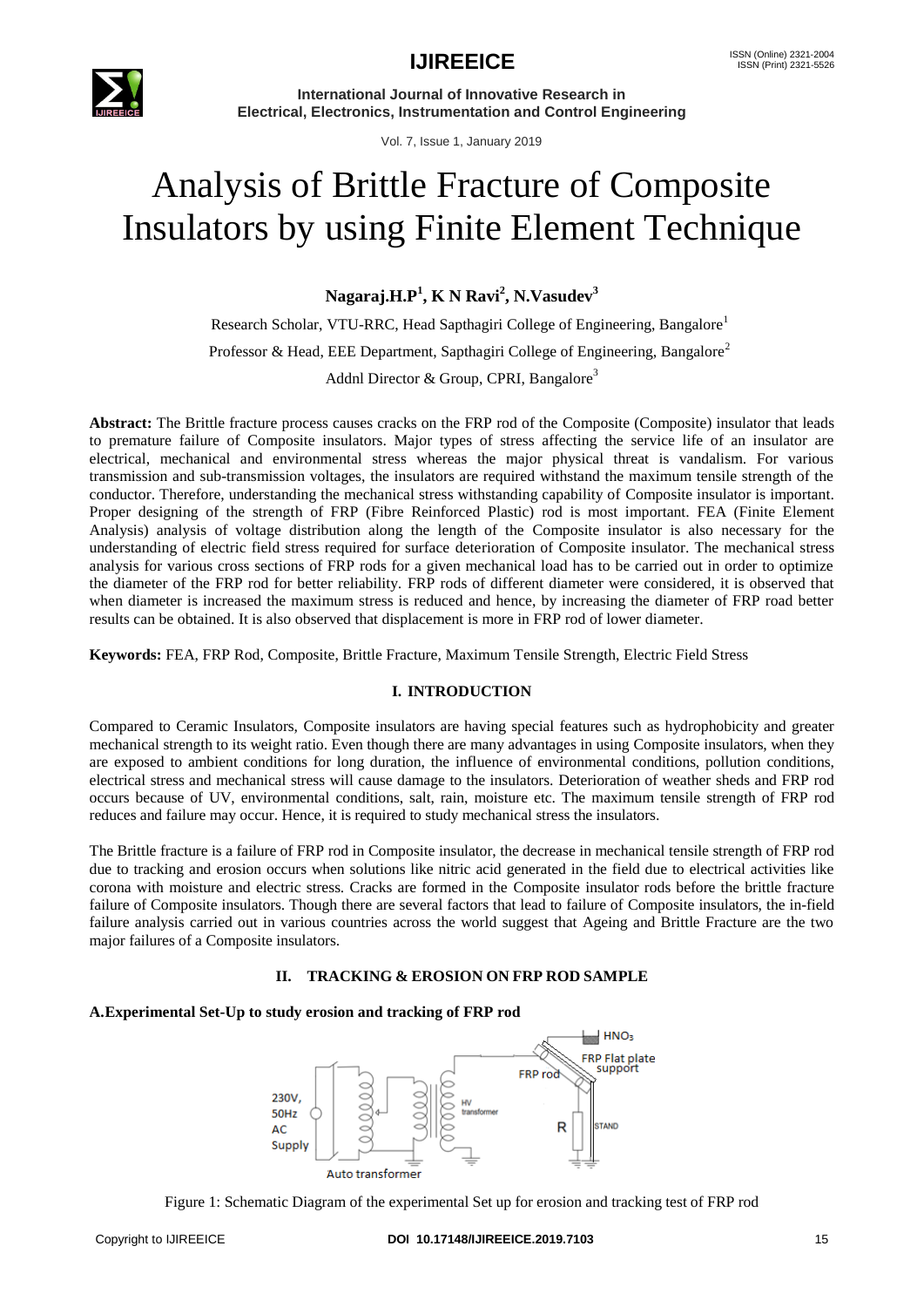### **IJIREEICE** ISSN (Online) 2321-2004



#### **International Journal of Innovative Research in Electrical, Electronics, Instrumentation and Control Engineering**

Vol. 7, Issue 1, January 2019

The Schematic of the experimental test set-up to study erosion and tracking of FRP rod is as shown in figure 1. Experimental setup for conducting these tests in the laboratory is as shown in figure 2. Severity used for the brittle fracture experiment is of 0.1N and 0.5N of HNO3 solutions. Periodic observations were made and samples were assessed. Samples of FRP rod used in Composite insulators were considered and the tests were carried out on the sections of FRP rods, without polymer shed.

#### **B.Procedure: Erosion and tracking of FRP rod**

Two samples (A and B) of FRP rods of 15 mm diameter and 150 mm length were subjected for Erosion, tracking and brittle fracture tests. They were placed in stand used for inclined plane tests and copper foils were used as electrodes with 4cm distance between electrodes. A nozzle was fixed over the rod for proper drip of nitric acid solution. Drops were directed to drip at line end of electrode along the FRP rods. Variable voltage is applied to the specimens from an AC source 230V/5kV transformer. The voltage was applied to one of the electrodes and the other was earthed. The duration of the test was about 60 minutes. The drip rate of the solution was also varied from 10 drops/minute to 30drops/ minute. Scintillations were observed between the electrodes connected to FRP rod, which is as shown in Figure 3.



Figure 2: Experimental setup for FRP Rod test



Figure 3: Scintillations on FRP Rod

**C.Results and discussions of experimental study of Brittle fracture of FRP rod samples** Experiments were carried out in order to understand brittle fracture of FRP rod. Sample of FRP rod before placing it for test is as shown in Figure 4.



Figure 4: Sample of FRP rod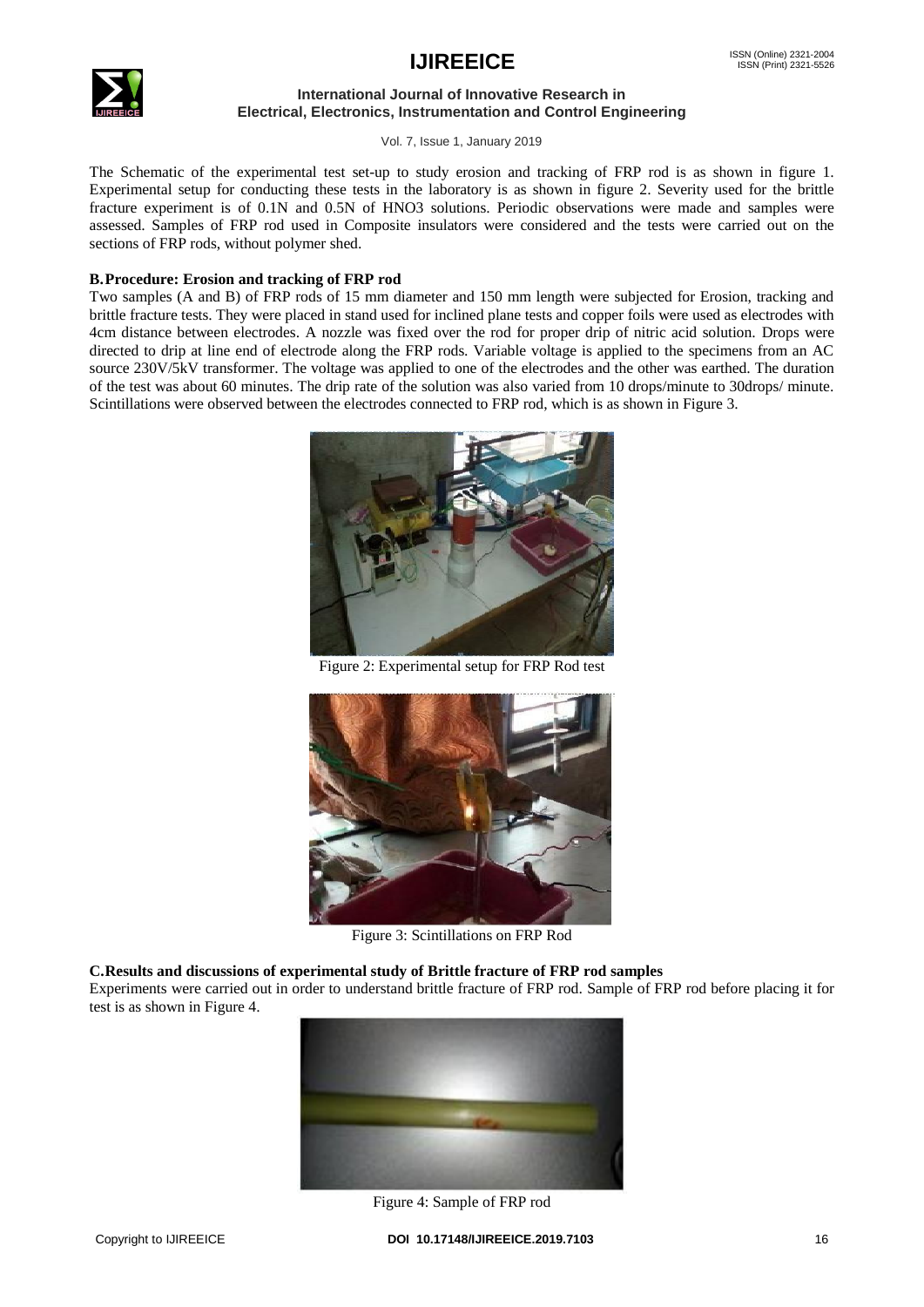## **IJIREEICE** ISSN (Online) 2321-2004



#### **International Journal of Innovative Research in Electrical, Electronics, Instrumentation and Control Engineering**

Vol. 7, Issue 1, January 2019

When copper foils were used as electrodes, it was found during an experiment, that copper was forming cupric sulphate on the FRP rod surface. This formation was leading to increase in surface conduction on the FRP rod. Hence, it was thought that by using stainless steel foils this can be avoided. Few experiments were repeated using stainless steel foils, in which there was no formation of conductive paths on the surface. Further tests were conducted using stainless steel foils as electrodes and there was no conductive path between the electrodes.

#### Sample – A

Test results of Sample A: Though the tracking and erosion was observed in sample A, they were of lesser severity compared to Sample B. Tracking and erosion of samples A and B are as shown in figures 5 and 6 respectively.



Figure 5: Sample A of FRP rod - after test

#### Sample B

Test results of Sample B: It is observed that tracking and erosion was high in sample B.



Figure 6: Sample B of FRP rod - after the test

#### **D.Application of Mechanical Load (Tensile) on both samples of A & B**

After tracking and erosion on samples A & B, mechanical load was applied on the samples in order to obtain brittle fracture in the laboratory. FRP rods were subjected to tensile strength test. The FRP rod of Sample-A got fractured at peak load of 68kN. The photograph of brittle fracture is as shown in Figure 7. Sample B was also subjected to Mechanical load test, and it fractured at about 60 kN as shown in Figure 8 showing that the sample B is inferior to Sample A. It can be seen from the results that the sample A, is of good quality. The Fractured sample (Sample B) shows similar pattern of the failure in the field.

After the experimental studies of water droplets on surface and tracking  $\&$  erosion of FRP flat plate samples  $\&$  rods, it is very much necessary to analyze theoretically both the failures.



Figure 7: Brittle fracture of FRP rod Sample A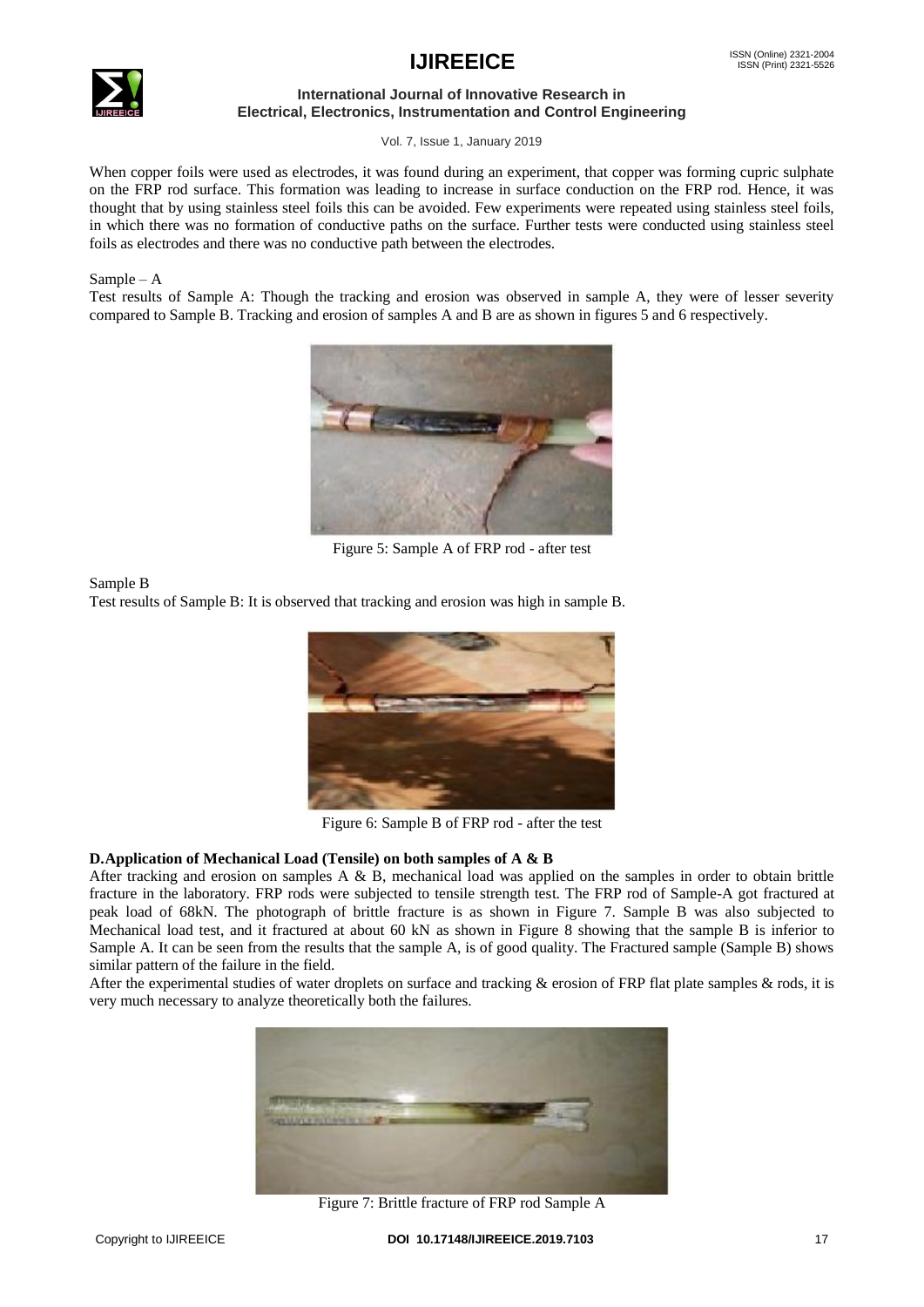

Vol. 7, Issue 1, January 2019



Figure 8: Brittle fracture of FRP rod Sample B

One of the main causes of the failures is the voltage distribution across the length of Composite insulator. It is also necessary to understand the mechanical stress distribution along the cross section of the FRP rod. Therefore simulation studies were carried out using FEA technique for both electrical stress analysis and mechanical stress analysis. The details of the simulation studies are given in the chapter to follow.

#### **III. THEORETICAL STUDY OF VOLTAGE DISTRIBUTION AND BRITTLE FRACTURE**

It was intended to study the structural integrity with mechanical and electrical analysis of 220 kV System. Mechanical stress analysis is required for different radii of FRP rod which will help in finding out the failure stress on FRP rod and withstand level of FRP rod. Normally the diameter for 220kV is 24 mm and mechanical load is 140kN. If we consider a reduction in the area of FRP by about 25% the diameter may reduce to 18mm (due to erosion). In case if it fails at this diameter safety has to be considered and hence 25% higher diameter i.e., 30mm is also considered in the present study. FRP of different radii considered for Mechanical stress analysis, which helps in finding out the stress on FRP rod and voltage distribution is as shown in Table I.

|  | Table I: FRP rods of different diameters considered for analysis |  |
|--|------------------------------------------------------------------|--|
|  |                                                                  |  |

| Sl. No | <b>CASE</b> | <b>FRP ROAD DIMENSION</b>                  |
|--------|-------------|--------------------------------------------|
|        |             | Original diameter $= 24$ mm                |
|        |             | 25% increase in diameter = $30 \text{ mm}$ |
|        |             | 25% decrease in diameter $= 18$ mm         |

#### **A.Electrical analysis of Composite insulator**



Figure 9: Voltage at ground end ( 0 Volts)

The details of voltage applied are shown in figures 9 and 10. Voltage applied at ground end is shown in figure 9, which is the reference voltage (0 Volts) and 198 kV applied at line end which is shown in figure 10.

Voltage applied at ground end of the insulator: 0

Voltage applied at line end of the insulator: 198 kV



Figure 10: Voltage at line end – 198kV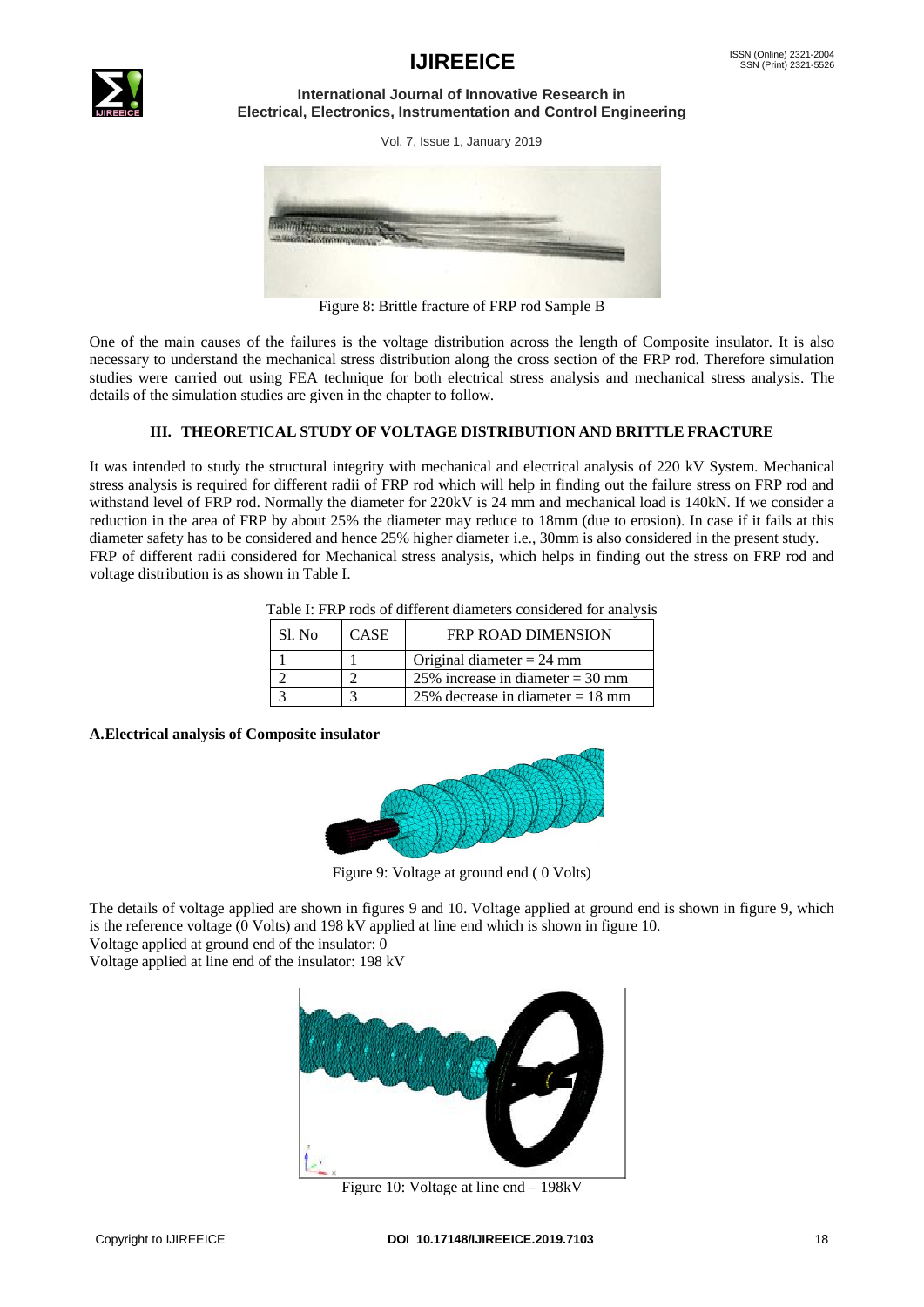## **IJIREEICE** ISSN (Online) 2321-2004



#### **International Journal of Innovative Research in Electrical, Electronics, Instrumentation and Control Engineering**

Vol. 7, Issue 1, January 2019

#### **B.Results and Discussions of FEA studies**

Electrical stress analysis and mechanical stress analysis were simulated using FEA technique and the results for different radii of FRP model were analyzed in the sections to follow.

#### **C.Electrical Analysis Results and discussions of CASE 1**

a) CASE 1- FRP Rod diameter of 24 mm

The voltage distribution pattern is as shown in Figure 11 and it is observed that maximum voltage is at the line end with 198 kV and keeps decreasing from line end towards ground end.



Figure 11: Voltage distribution along the insulator

The voltage distribution and maximum is observed at the line end with 198000 V. Corresponding electrical potential distribution lines are shown in figure 12.



Figure 12: Electrical potential distribution lines

The voltage values at different distance from line end to ground end is shown in table 3.1 and plot of graph of variation of voltage with respective to distance is as shown in figure 13.

From the graph, it is observed that most of the voltage drops across the length of the insulator from 170mm to 400mm from the line end, i.e. the drop in the voltage is about 150kV. The average stress in this region is  $150kV/23cm =$ 6.52kV/cm. The intensity of the stress is high at the line end and decreases sharply to 1/4th of the insulator length.

| Table II: Distance V/s Voltage |                              |  |  |
|--------------------------------|------------------------------|--|--|
| Distance (mm)                  | Voltage distribution (Volts) |  |  |
| 33                             | $1.98E + 05$                 |  |  |
| 36                             | $1.98E + 05$                 |  |  |
| 98                             | $1.98E + 05$                 |  |  |
| 140                            | $1.98E + 05$                 |  |  |
| 166.9                          | $1.85E + 05$                 |  |  |
| 199.2                          | $1.28E + 05$                 |  |  |
| 226.905                        | $1.17E + 0.5$                |  |  |
| 286.9                          | 95935                        |  |  |
| 346.9                          | 70307                        |  |  |
| 406.9                          | 38843                        |  |  |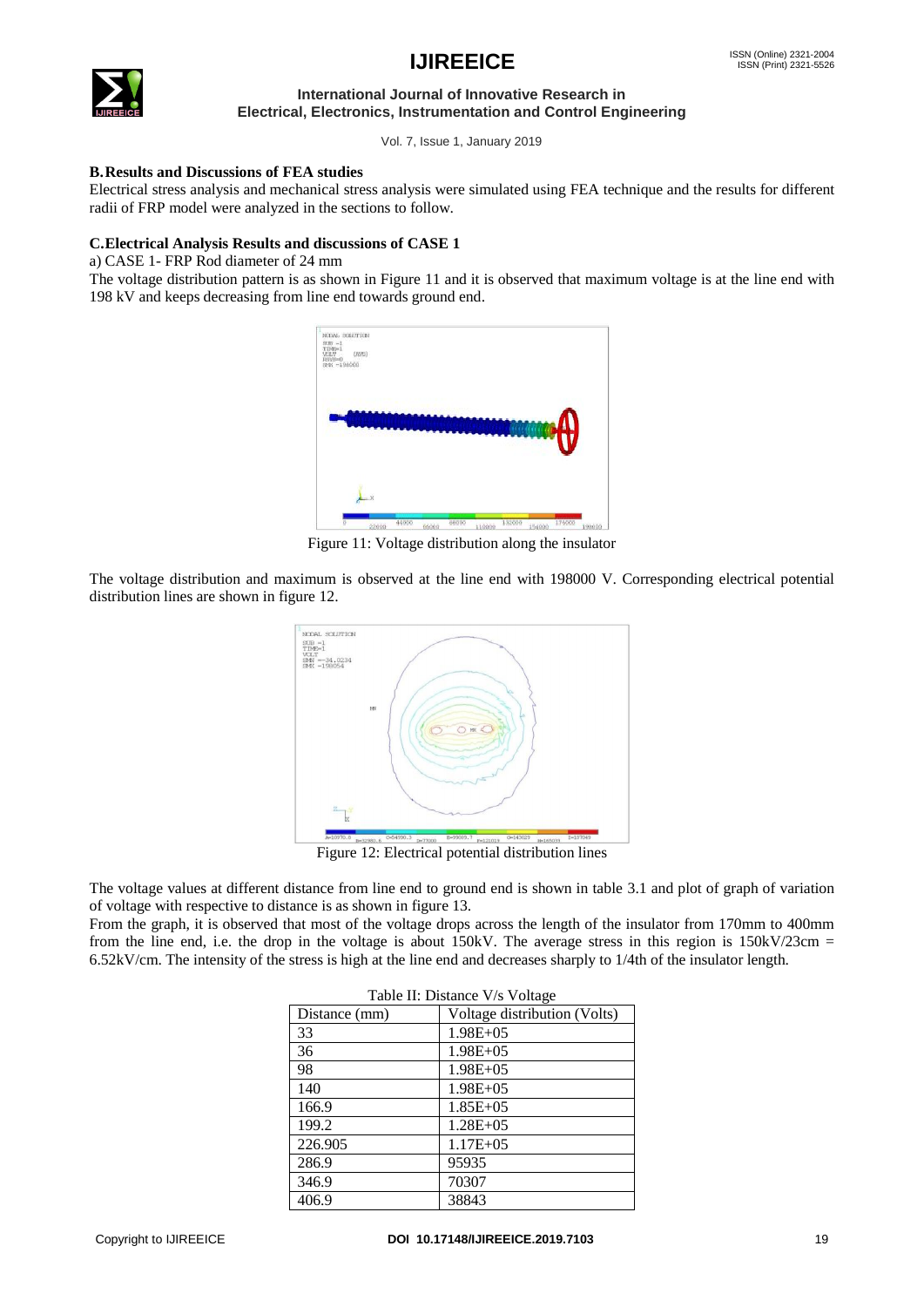

| 442.15 | 38843  |
|--------|--------|
| 502.14 | 33734  |
| 526    | 25409  |
| 649    | 19215  |
| 709    | 12642  |
| 742    | 9620.6 |
| 802    | 8439.6 |
| 922    | 6431.6 |
| 1042   | 3742.2 |
| 1188   | 2181.7 |
| 1309   | 1109.8 |
| 1429   | 645.94 |
| 1522   | 376.9  |

Vol. 7, Issue 1, January 2019

#### **D.Mechanical (Structural) Analysis Results and discussions of CASE 1**

Mechanical stress analysis is required for different radii of FRP rod which will help in finding out the failure stress on FRP rod and withstand level of FRP rod. Normally the diameter for 220kV is 24mm and mechanical load is 140kN. If we consider a reduction in the area of FRP by about 25% the diameter may reduce to 18mm (assuming due to erosion). In case if it fails at this diameter safety has to be considered and hence 25% higher diameter i.e. 30mm is also considered. Due to these considerations, a detailed analysis is required using FEA technique for Composite insulator of 220kV system.



Figure 13: Distance V/s Voltage distribution – Case 1

The displacement plot on application of load is as shown in figure 14 clearly shows that the maximum displacement of 0.41 mm is on the line end where the

load is applied which gradually decreases at the ground end.



Figure 14: Displacement contour- case 1

The summery of electrical and structural analysis of all the 3 case studies are given in Table III. FRP rods of different radii are considered and their displacement and electrical stress values gives the comparison of all the 3 cases.